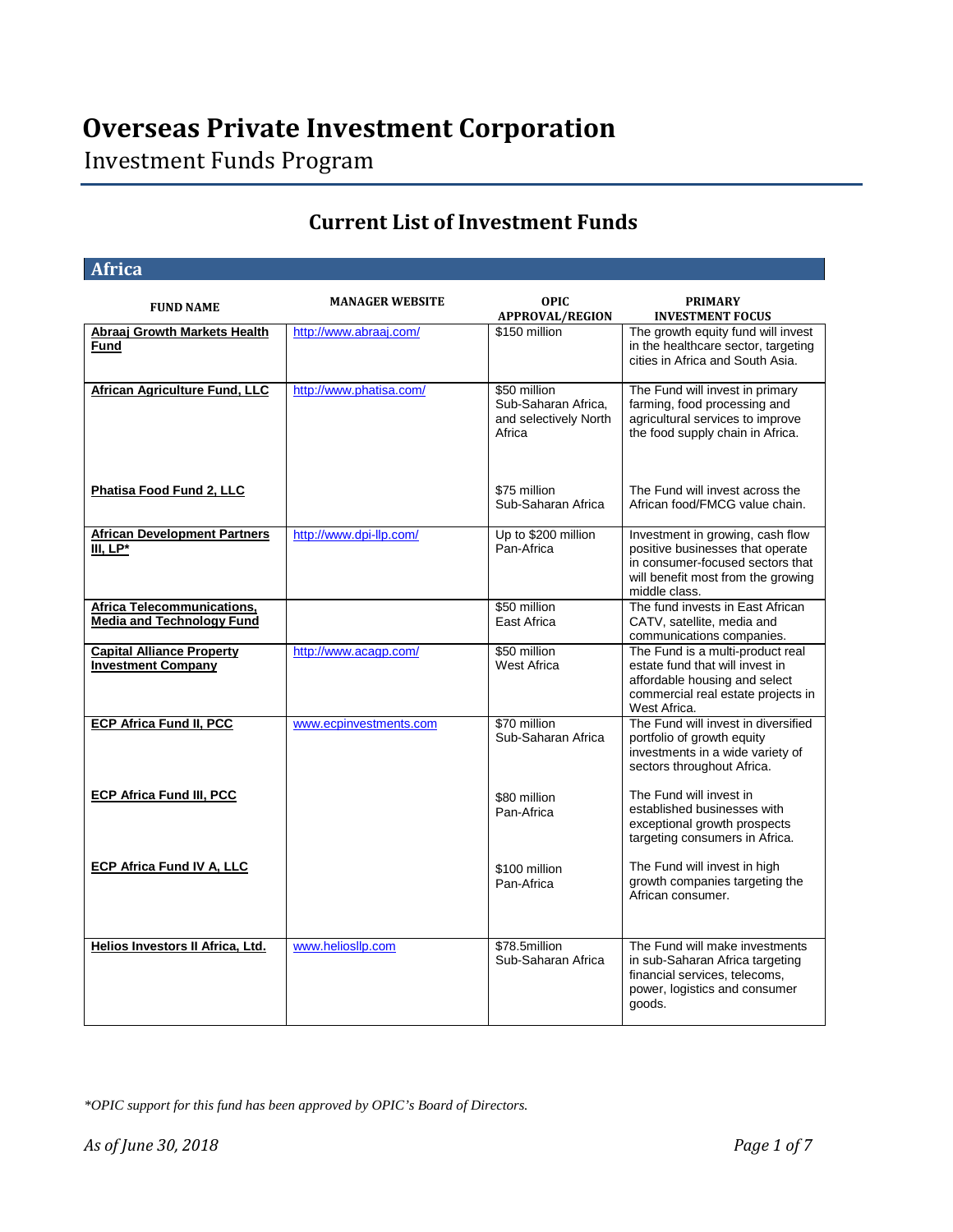Investment Funds Program

| The Silverlands Fund, a sub-<br>fund of the SilverStreet Private<br><b>Equities Strategies SICAR</b> | http://www.silverstreetcapital.com | \$106.5 million<br>East, Sub-Saharan<br>Africa (Zambia,<br>Malawi, Tanzania<br>Mozambique, and<br>Uganda) | A private equity fund investing in<br>agricultural based businesses in<br>Sub-Saharan Africa.                             |
|------------------------------------------------------------------------------------------------------|------------------------------------|-----------------------------------------------------------------------------------------------------------|---------------------------------------------------------------------------------------------------------------------------|
| <b>South Africa Workforce</b><br><b>Housing Fund</b>                                                 | www.intlhousingsolutions.com       | \$49 million<br>South Africa                                                                              | The Fund seeks to invest in<br>housing projects that serve the<br>low to middle income market<br>throughout South Africa. |
| <b>IHS Fund II SA PVE</b>                                                                            |                                    | \$80 million<br>South Africa                                                                              | Supporting the development of<br>affordable housing in South Africa<br>and sub-Saharan Africa                             |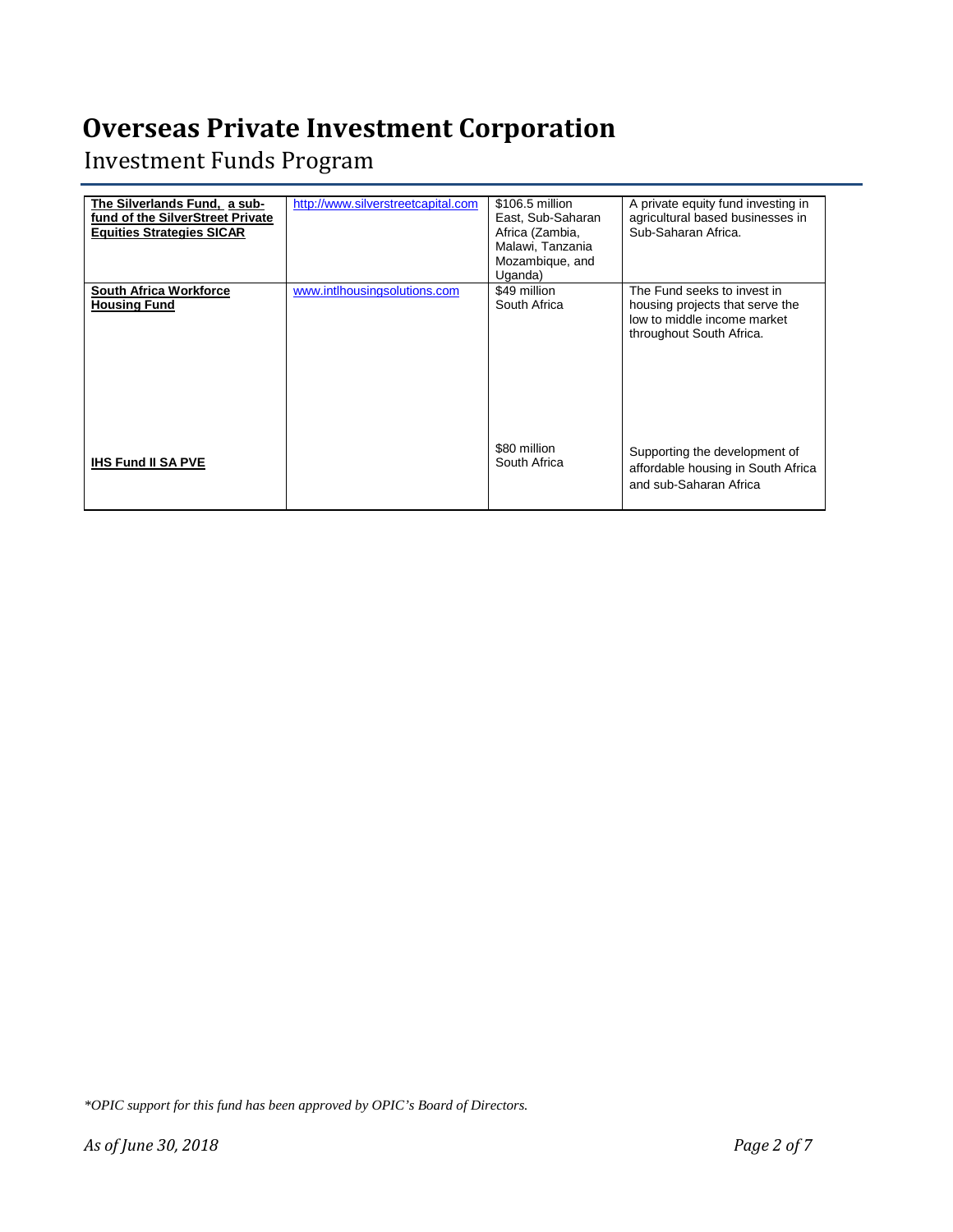Investment Funds Program

#### **Asia**

| <b>FUND NAME</b>                                                                  | <b>MANAGER WEBSITE</b>                | <b>OPIC</b><br><b>APPROVAL/REGION</b>            | <b>PRIMARY</b><br><b>INVESTMENT FOCUS</b>                                                                                                                 |
|-----------------------------------------------------------------------------------|---------------------------------------|--------------------------------------------------|-----------------------------------------------------------------------------------------------------------------------------------------------------------|
| <b>Asia Development Partners III,</b><br>L.P.                                     | www.olympuscap.com                    | \$140 million<br>Asia, primary focus<br>on India | ADP III is an growth equity fund<br>targeting Asian companies in a<br>variety of sectors including<br>healthcare and infrastructure<br>services.          |
| <b>Olympus Capital Asia Catalyst</b><br><b>Fund, L.P.</b>                         |                                       | \$150 million<br>India and Southeast<br>Asia     | The Fund is an Asia focused growth<br>equity fund targeting a variety of<br>sectors including healthcare,<br>energy, and financial services.              |
| <b>Clearwater Capital Investments</b><br><u>IV L.P.</u>                           | www.clearwatercapitalpartners.co<br>m | \$20 million<br>Pan Asia                         | The Fund will invest in a diversified<br>portfolio of public and private debt<br>instruments of financially stressed<br>and distressed issuers in Asia.   |
| <b>Greater Pacific Capital Partners</b><br>II, LP                                 | http://greaterpacificcapital.com/     | Up to \$125 million<br>India                     | The Fund will invest in companies<br>with significant presence in or<br>exposure to India.                                                                |
| India 2020 Fund II                                                                | http://www.lhfunds.com/               | \$38.3 million<br>India                          | Investment in fast-growing middle<br>market Indian companies, primarily<br>in consumer-driven sectors,<br>including healthcare, education and<br>retail.  |
| <b>Iron Pillar Fund I Ltd</b>                                                     | https://www.ironpillarfund.com/       | \$25 million<br>India                            | Iron Pillar is a Late Stage Venture<br>Fund in India                                                                                                      |
| <b>ISQ-OPIC Asia Fund LP</b>                                                      | http://www.isquaredcapital.com/       | \$200 million<br>India/SE Asia                   | Investments in infrastructure and<br>infrastructure-related investments in<br>India and SE Asia.                                                          |
| Livelihood Impact Fund, L.P.                                                      | http://patamar.com/                   | \$7.5 million<br>India and Southeast<br>Asia     | The Fund invests in supply chain<br>and distribution companies.<br>Targeted sectors are: agricultural,<br>mobile payments, SME and<br>employee financing. |
| <b>Somerset Indus Healthcare</b><br><b>Fund II</b>                                | http://www.somersetinduscap.co<br>m/  | \$25 million<br>India                            | The fund will invest in small and<br>medium sized products and services<br>platforms which provide access to<br>affordable quality healthcare in India    |
| South Asia Clean Energy Fund<br>(consisting of SACEF Holdings<br>and AF Holdings) | www.globalenvironmentfund.com         | \$38.6 million<br>India/Pan-South Asia           | The Fund will invest in companies<br>that utilize proven technologies to<br>promote the use of efficient, reliable,<br>and clean forms of energy in India |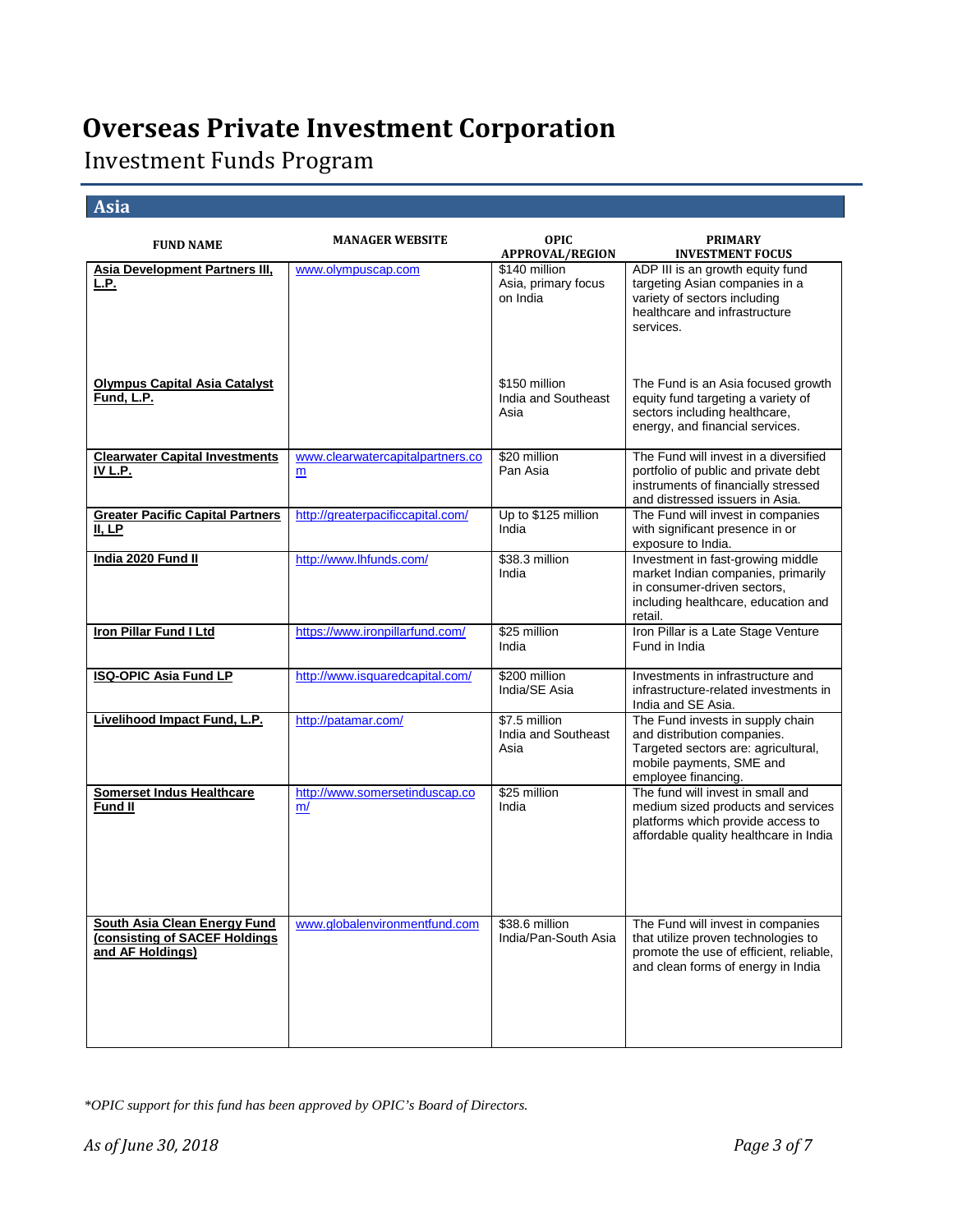Investment Funds Program

### **Global (OPIC-eligible countries)**

| <b>FUND NAME</b>                                     | <b>MANAGER WEBSITE</b>           | OPIC.<br><b>APPROVAL/REGION</b>                         | <b>PRIMARY</b><br><b>INVESTMENT FOCUS</b>                                                                                                                    |
|------------------------------------------------------|----------------------------------|---------------------------------------------------------|--------------------------------------------------------------------------------------------------------------------------------------------------------------|
| 57 Stars Global Opportunity<br>Fund 4 *              | http://www.57stars.net/          | Up to \$150 million                                     | Investments in private equity funds<br>that pursue middle-market,<br>expansion, and growth capital<br>investments.                                           |
| Apis Growth Fund II, LP                              | http://apis.pe/                  | \$100 million                                           | The Fund will invest in technology<br>based financial inclusion companies<br>and SME financing companies in<br>Asia and Africa.                              |
| <b>LeapFrog Emerging Consumer</b><br><b>Fund III</b> | http://www.leapfroginvest.com/   | \$200 million<br>Asia and Africa                        | The Fund invests in financial<br>services and healthcare companies<br>for underserved populations in Africa<br>and Asia.                                     |
| <b>Sarona Frontier Markets Fund 2</b><br><u>LP</u>   | http://www.saronafund.com/       | \$50.0 million<br>Global (emphasis<br>frontier markets) | The fund will seek financial, social<br>and environmental impacts through<br>investments in private equity funds<br>in frontier markets.                     |
| <b>Sarona Frontier Markets Fund 3</b><br>LP.         |                                  | \$100 million                                           | The fund will invest in private equity<br>funds targeting high growth<br>companies in frontier markets with<br>strong ESG standards.                         |
| Unreasonable Capital Fund I                          | https://unreasonablecapital.com/ | \$5 million                                             | The Fund will provide seed to early<br>stage minority investments of \$0.2 to<br>\$2.0 million to 15 to 20 growing<br>companies in the developing<br>markets |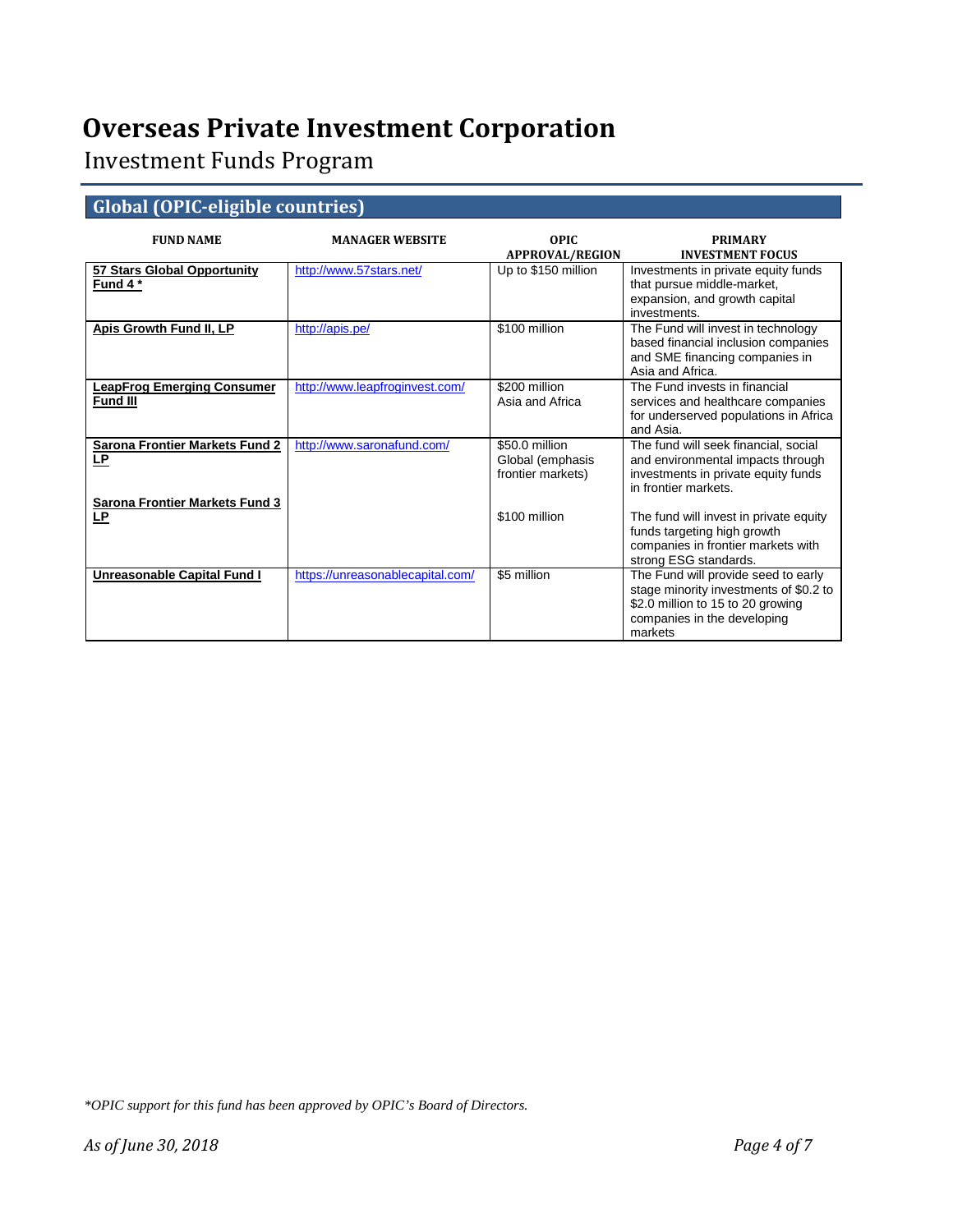Investment Funds Program

### **Latin America**

| <b>FUND NAME</b>                                                      | <b>MANAGER WEBSITE</b>                   | <b>OPIC</b><br><b>APPROVAL/REGION</b>              | <b>PRIMARY</b><br><b>INVESTMENT FOCUS</b>                                                                                                                       |
|-----------------------------------------------------------------------|------------------------------------------|----------------------------------------------------|-----------------------------------------------------------------------------------------------------------------------------------------------------------------|
| <b>Alsis Mexico Opportunities</b><br>Fund                             | www.alsisfunds.com                       | \$22.8 million<br>Mexico                           | Affordable housing and consumer<br>assets in Mexico                                                                                                             |
| <b>Levered Alsis Mexico Housing</b><br><b>Opportunities Fund L.P.</b> |                                          | \$50 million<br>Latin America                      | The Fund will invest, through the<br>use of privately-negotiated debt and<br>mezzanine instruments, in housing-<br>related assets in Mexico.                    |
| <b>Andean Social Infrastructure</b><br>Fund I*                        | http://www.aberdeen-asset.us/            | Up to \$75 million<br>Colombia, Peru,<br>Chile     | ASIF will focus on social<br>infrastructure investing in Colombia,<br>Peru and Chile.                                                                           |
| <b>Avenida Colombia Real Estate</b><br>Fund II, L.P.                  | https://www.avenidacap.com/              | \$50 million<br>Colombia                           | Investment in residential projects,<br>retail centers, and housing solutions<br>and retail offerings to the low and<br>middle income segments of<br>Colombia.   |
| Darby-ProBanco Fund II, L.P.                                          | www.darbyoverseas.com                    | \$28.1 million<br>Latin America                    | The Fund invests in the financial<br>sector, focusing on banks, NBFIs<br>and financial services firms in<br>Central America. Panama and<br>Mexico               |
| Dev Equity, L.P.                                                      | www.devequity.com                        | \$2.5 million<br>Central America and<br>Colombia   | The Fund makes investments in<br>Central America in various sectors<br>including affordable housing and<br>sustainable agro-processing.                         |
| Latin Power III, L.P.                                                 | www.conduitcap.com                       | \$41 million<br>Latin America and<br>the Caribbean | The Fund invests independent<br>power projects in Mexico with a<br>focus on renewable energy. The<br>projects consist of electricity<br>generating facilities.  |
| <b>Paladin Realty Latin America</b><br><b>Investors III, LP</b>       | www.paladinrp.com                        | \$65 million<br>Latin America                      | Equity investments in housing and<br>real estate projects, with an<br>emphasis on joint venturing with<br>local developers via platform<br>companies.           |
| <b>Paladin Realty Latin America</b><br><b>Investors V, LP</b>         |                                          | \$5.5 million<br>Latin America                     | The Fund will target real estate, with<br>a focus on affordable housing in<br>markets with demand-driven growth<br>and access to long-term mortgage<br>finance. |
| <b>Paladin Realty Latin America</b><br>Investors IV - CI, LP          |                                          | \$63 million<br>Latin America                      | The Fund will target real estate, with<br>a focus on affordable housing in<br>markets with demand-driven growth<br>and access to long-term mortgage<br>finance  |
| <b>Peninsula Investments Group</b><br><b>III, L.P</b>                 | http://www.peninsulainvestments.<br>com/ | \$41 million<br>Latin America                      | The Fund will invest in middle<br>income housing in Latin America,<br>targeting Colombia, Mexico, Peru,<br>Panama, and Uruguay.                                 |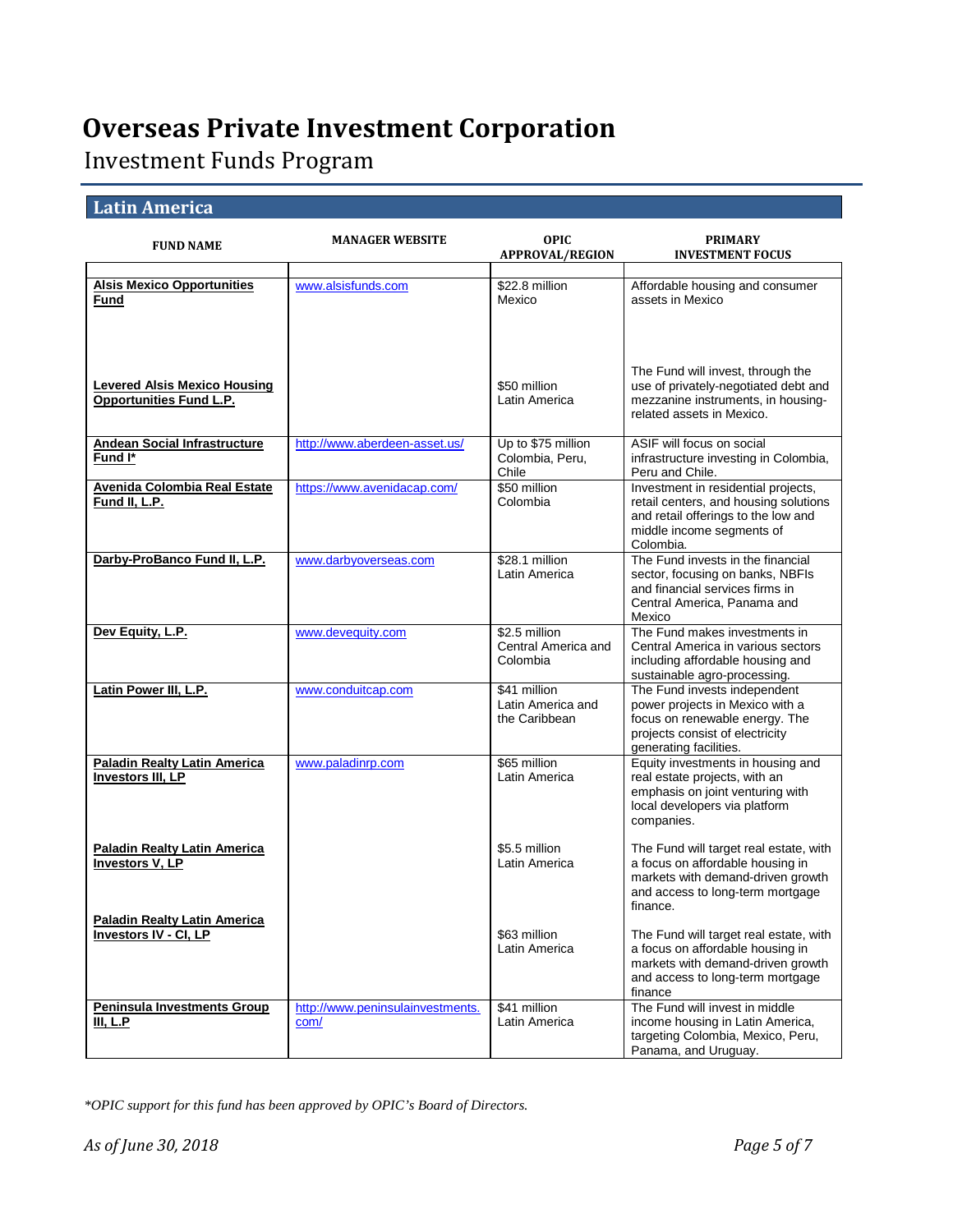Investment Funds Program

| <b>WRB Serra Partners Fund I</b>                                          | https://wrbenterprises.com/                             | \$15.5 million<br>Latin America            | Renewable/clean energy fund with a<br>geographical focus in the Caribbean<br>and South and Central America.                            |
|---------------------------------------------------------------------------|---------------------------------------------------------|--------------------------------------------|----------------------------------------------------------------------------------------------------------------------------------------|
| <b>MENA</b>                                                               |                                                         |                                            |                                                                                                                                        |
| <b>FUND NAME</b>                                                          | <b>MANAGER WEBSITE</b>                                  | OPIC.<br><b>APPROVAL/REGION</b>            | <b>PRIMARY</b><br><b>INVESTMENT FOCUS</b>                                                                                              |
| <b>Foursan Capital Partners I</b><br><b>Foursan Capital Partners II *</b> | www.4san.com                                            | \$39.8 million<br>Jordan                   | Growth equity investment strategy<br>focusing on small and medium size<br>businesses in Jordan and other<br>MENA markets.              |
|                                                                           |                                                         | Up to \$50 million                         | The Fund will invest in high growth<br>companies in Jordan focusing on<br>market leaders with the potential for<br>regional expansion. |
| <b>Siraj Palestine Fund I</b>                                             | http://www.siraj.ps/index.php<br>http://www.massar.com/ | \$30 million<br>Palestinian<br>Territories | Investments in start-up projects,<br>SMEs, and selectively, in larger<br>companies in the Palestinian<br>Territories.                  |